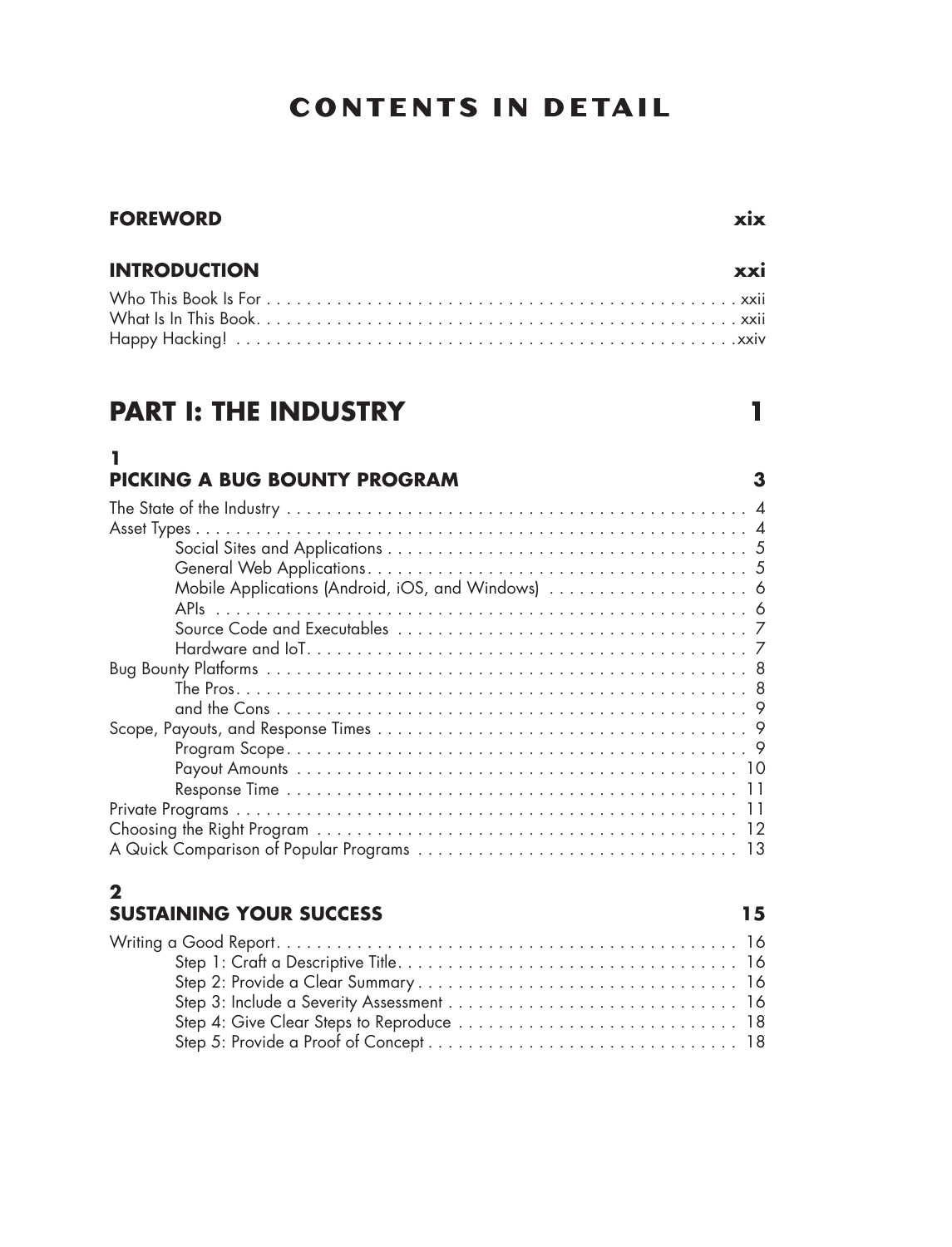# **PART II: GETTING STARTED 31**

# **3**

## **HOW THE INTERNET WORKS 33**

## **4**

## **ENVIRONMENTAL SETUP AND TRAFFIC INTERCEPTION 45**

| Setting Up the Essentials: A Browser and a Proxy 46 |
|-----------------------------------------------------|
|                                                     |
|                                                     |
|                                                     |
|                                                     |
|                                                     |
|                                                     |
|                                                     |
|                                                     |
|                                                     |
|                                                     |
|                                                     |
|                                                     |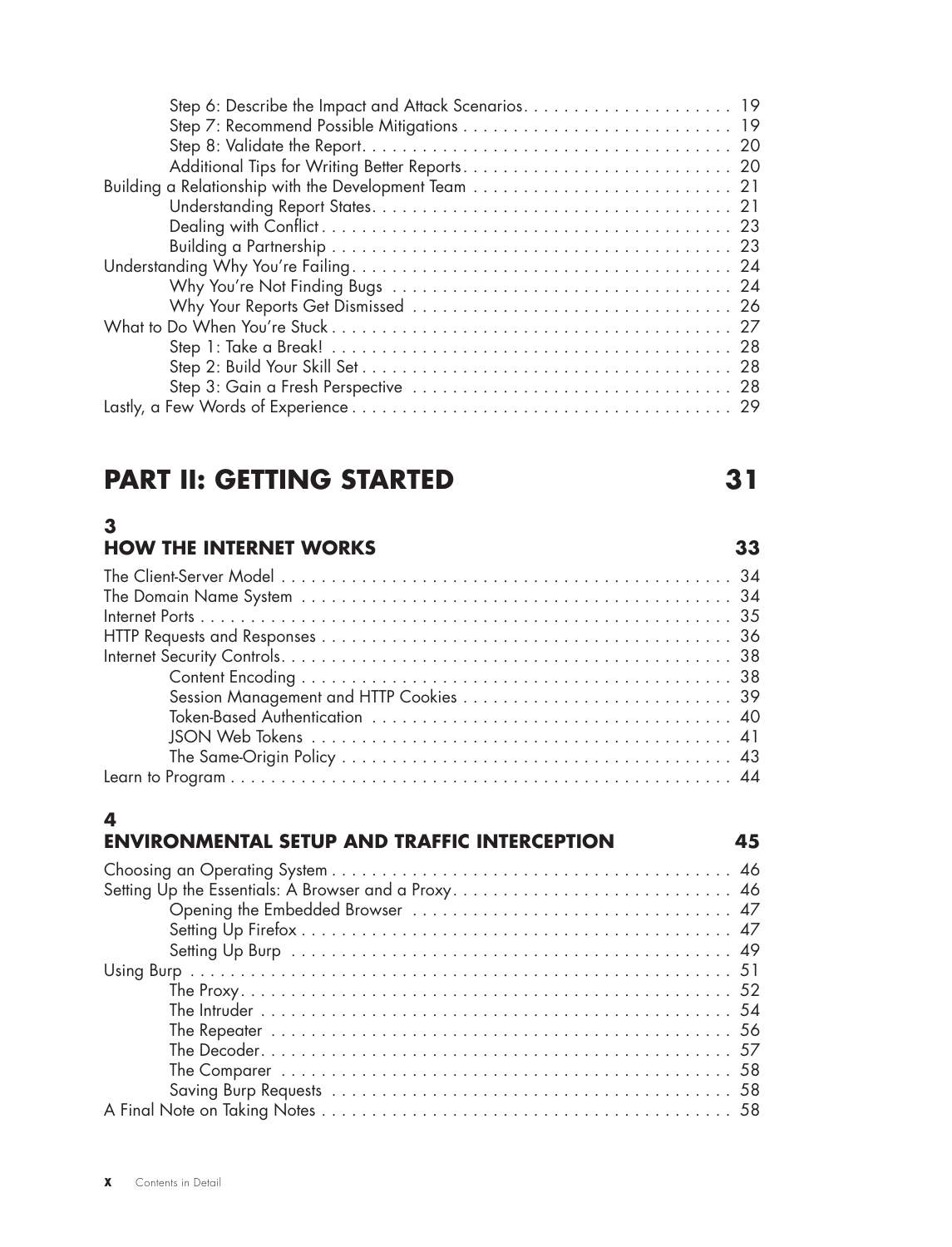### **5 WEB HACKING RECONNAISSANCE 61**

| <b>PART III: WEB VULNERABILITIES</b> | 109 |
|--------------------------------------|-----|
| 6<br><b>CROSS-SITE SCRIPTING</b>     | 111 |
|                                      |     |

| Adding the Date of the Scan to the Output 84 |  |
|----------------------------------------------|--|
|                                              |  |
|                                              |  |
|                                              |  |
|                                              |  |
|                                              |  |
|                                              |  |
|                                              |  |
| Using Special Variables and Characters  100  |  |
|                                              |  |
|                                              |  |
|                                              |  |
|                                              |  |
|                                              |  |
|                                              |  |
|                                              |  |
|                                              |  |
|                                              |  |

# **PART III: WEB VULNERA**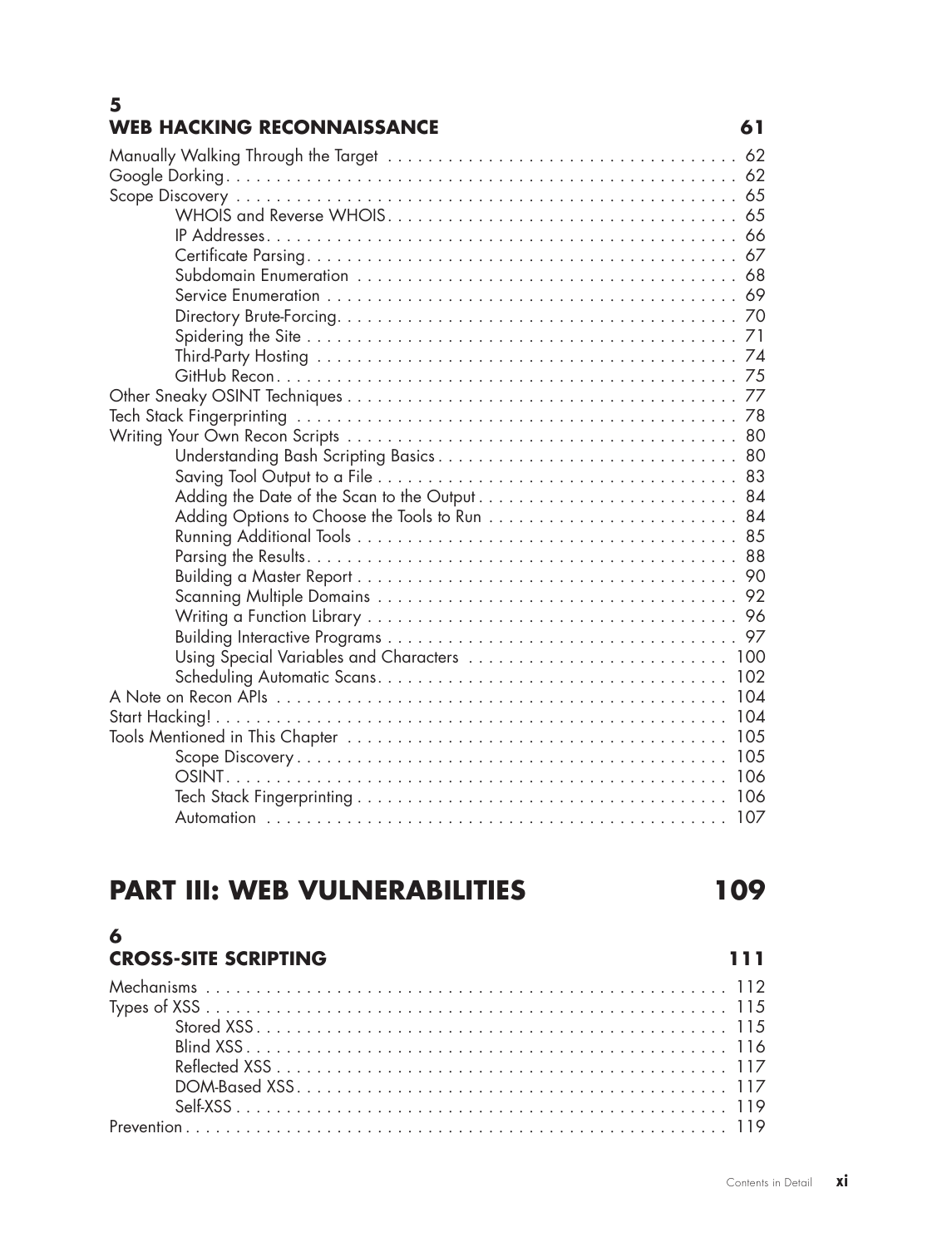# **7**

## **OPEN REDIRECTS 131**

| Step 2: Use Google Dorks to Find Additional Redirect Parameters. 134 |
|----------------------------------------------------------------------|
|                                                                      |
|                                                                      |
|                                                                      |
|                                                                      |
|                                                                      |
|                                                                      |
|                                                                      |
|                                                                      |
|                                                                      |
|                                                                      |
|                                                                      |

### **8 CLICKJACKING 143**

| Step 1: Look for State-Changing Actions  150 |  |
|----------------------------------------------|--|
|                                              |  |
|                                              |  |
|                                              |  |
|                                              |  |
|                                              |  |
|                                              |  |

# **9**

# **CROSS-SITE REQUEST FORGERY 155**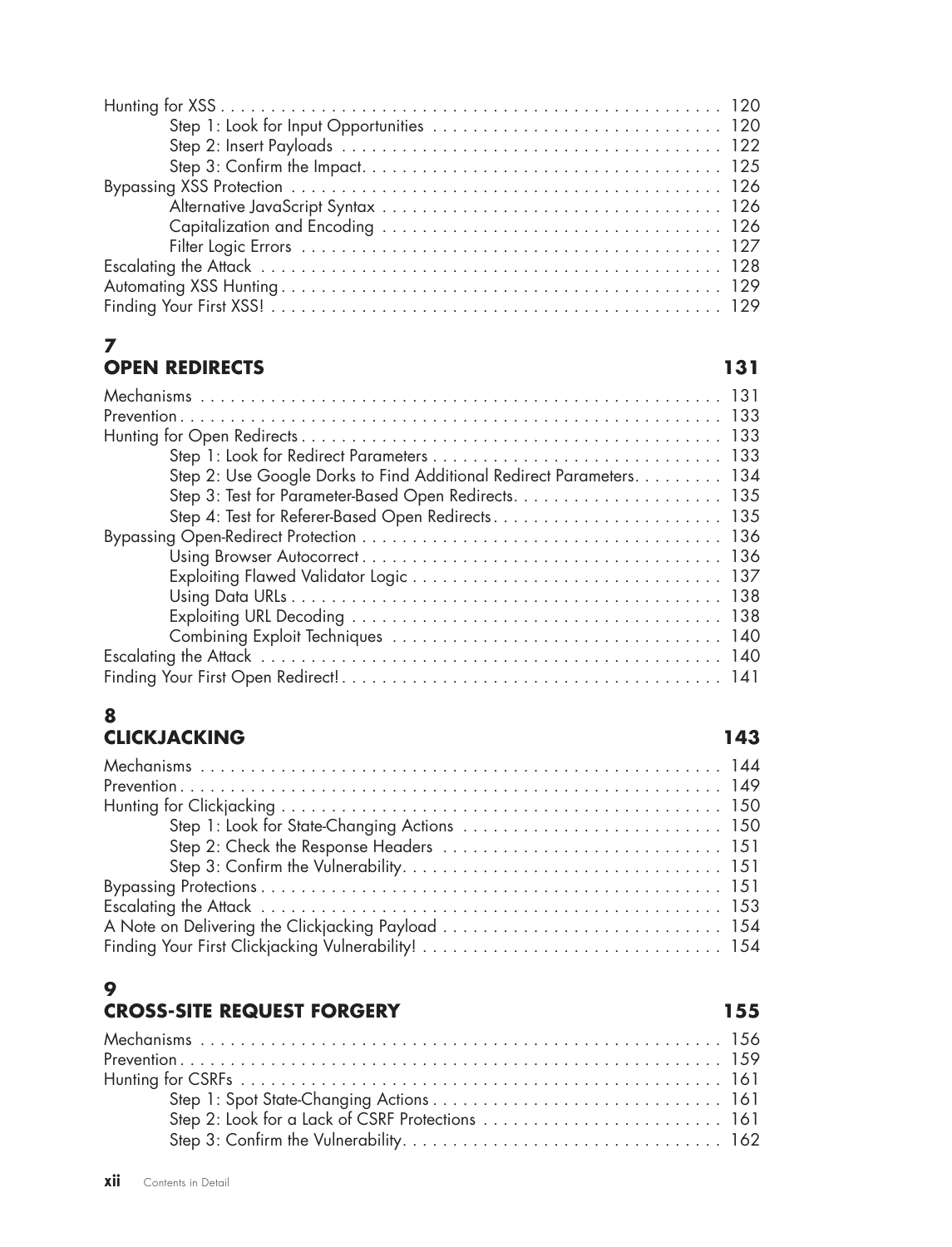| Contents in Detail XIII |  |
|-------------------------|--|

Bypassing CSRF Protection . . . . . . . . . . . . . . . . . . . . . . . . . . . . . . . . . . . . . . . . . . 163

Exploit Clickjacking . . . . . . . . . . . . . . . . . . . . . . . . . . . . . . . . . . . . . . . . . 163 Change the Request Method . . . . . . . . . . . . . . . . . . . . . . . . . . . . . . . . . . . 164

### **10 INSECURE DIRECT OBJECT REFERENCES** 175

| Offer the Application an ID, Even If It Doesn't Ask for One. 182 |
|------------------------------------------------------------------|
|                                                                  |
|                                                                  |
|                                                                  |
|                                                                  |
|                                                                  |
|                                                                  |

## **11 SQL INJECTION 187**

| Step 3: Exfiltrate Information by Using SQL Injections  198 |
|-------------------------------------------------------------|
|                                                             |
|                                                             |
|                                                             |
|                                                             |
|                                                             |
|                                                             |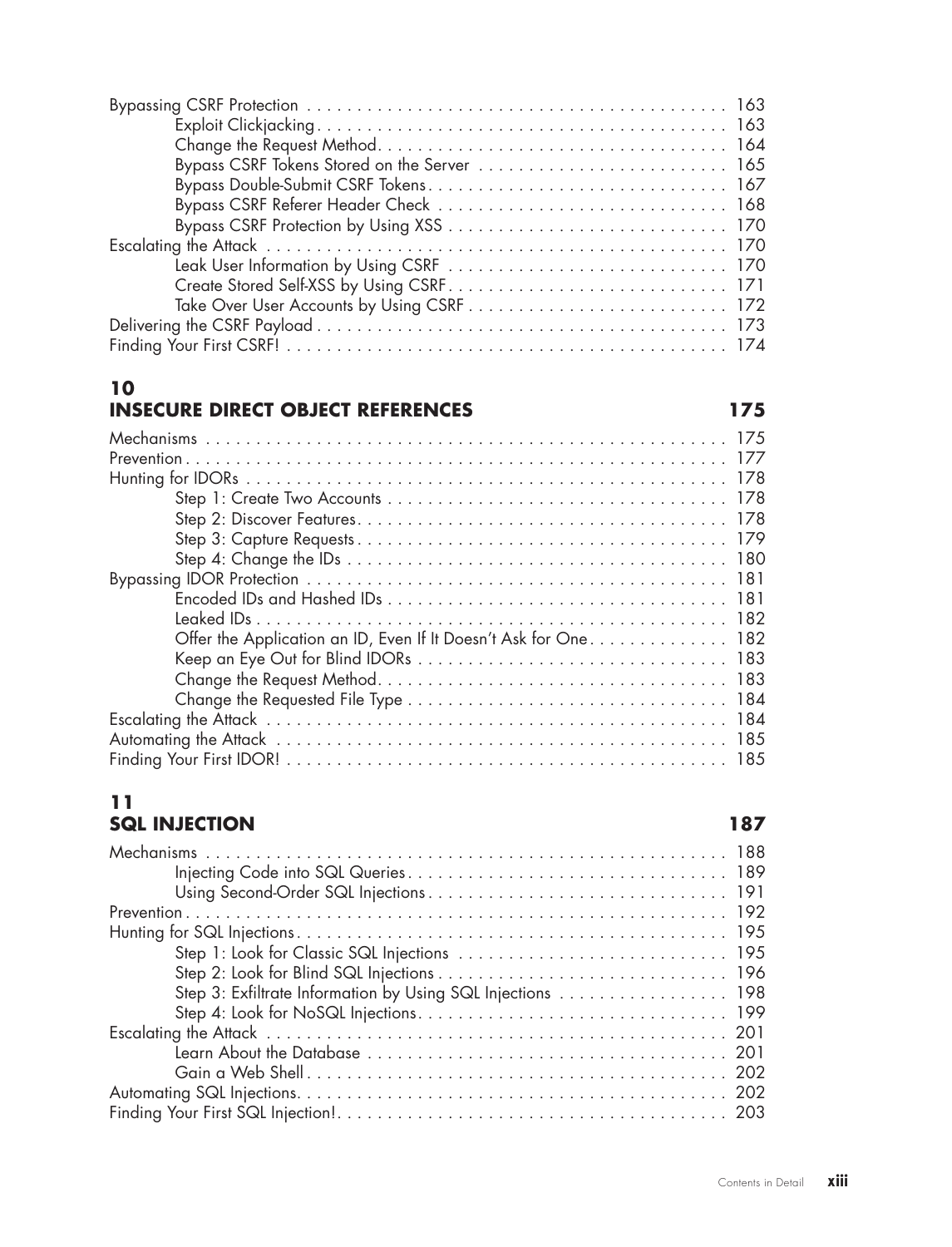## **12 RACE CONDITIONS 205**

| Step 1: Find Features Prone to Race Conditions  210 |  |
|-----------------------------------------------------|--|
|                                                     |  |
|                                                     |  |
|                                                     |  |
|                                                     |  |
|                                                     |  |

# **13**

## **SERVER-SIDE REQUEST FORGERY 213**

| Step 2: Provide Potentially Vulnerable Endpoints with Internal URLs 218 |
|-------------------------------------------------------------------------|
|                                                                         |
|                                                                         |
|                                                                         |
|                                                                         |
|                                                                         |
|                                                                         |
|                                                                         |
|                                                                         |
|                                                                         |
|                                                                         |

# **14**

# **INSECURE DESERIALIZATION 231**

### **15 XML EXTERNAL ENTITY 247**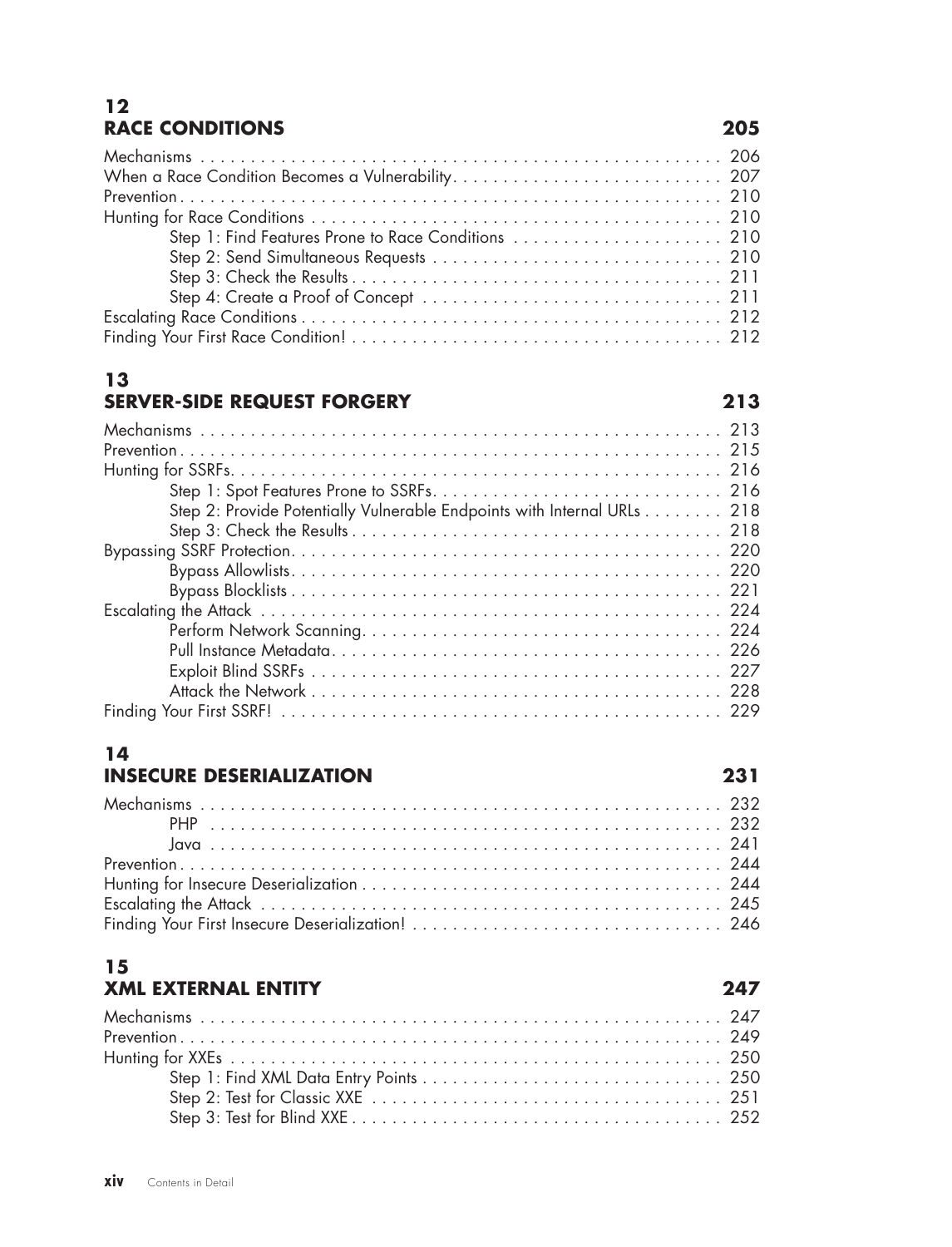| Step 4: Embed XXE Payloads in Different File Types. 253 |  |
|---------------------------------------------------------|--|
|                                                         |  |
|                                                         |  |
|                                                         |  |
|                                                         |  |
|                                                         |  |
|                                                         |  |
|                                                         |  |
|                                                         |  |

### **16 TEMPLATE INJECTION 261**

| Step 2: Detect Template Injection by Submitting Test Payloads 266 |
|-------------------------------------------------------------------|
| Step 3: Determine the Template Engine in Use  268                 |
|                                                                   |
| Searching for System Access via Python Code  269                  |
| Escaping the Sandbox by Using Python Built-in Functions 270       |
|                                                                   |
|                                                                   |
|                                                                   |

# **17**

| APPLICATION LOGIC ERRORS AND BROKEN ACCESS CONTROL<br>275                |  |
|--------------------------------------------------------------------------|--|
|                                                                          |  |
|                                                                          |  |
|                                                                          |  |
|                                                                          |  |
|                                                                          |  |
| Hunting for Application Logic Errors and Broken Access Control  280      |  |
|                                                                          |  |
|                                                                          |  |
|                                                                          |  |
|                                                                          |  |
| Finding Your First Application Logic Error or Broken Access Control! 281 |  |

### **18 REMOTE CODE EXECUTION 283**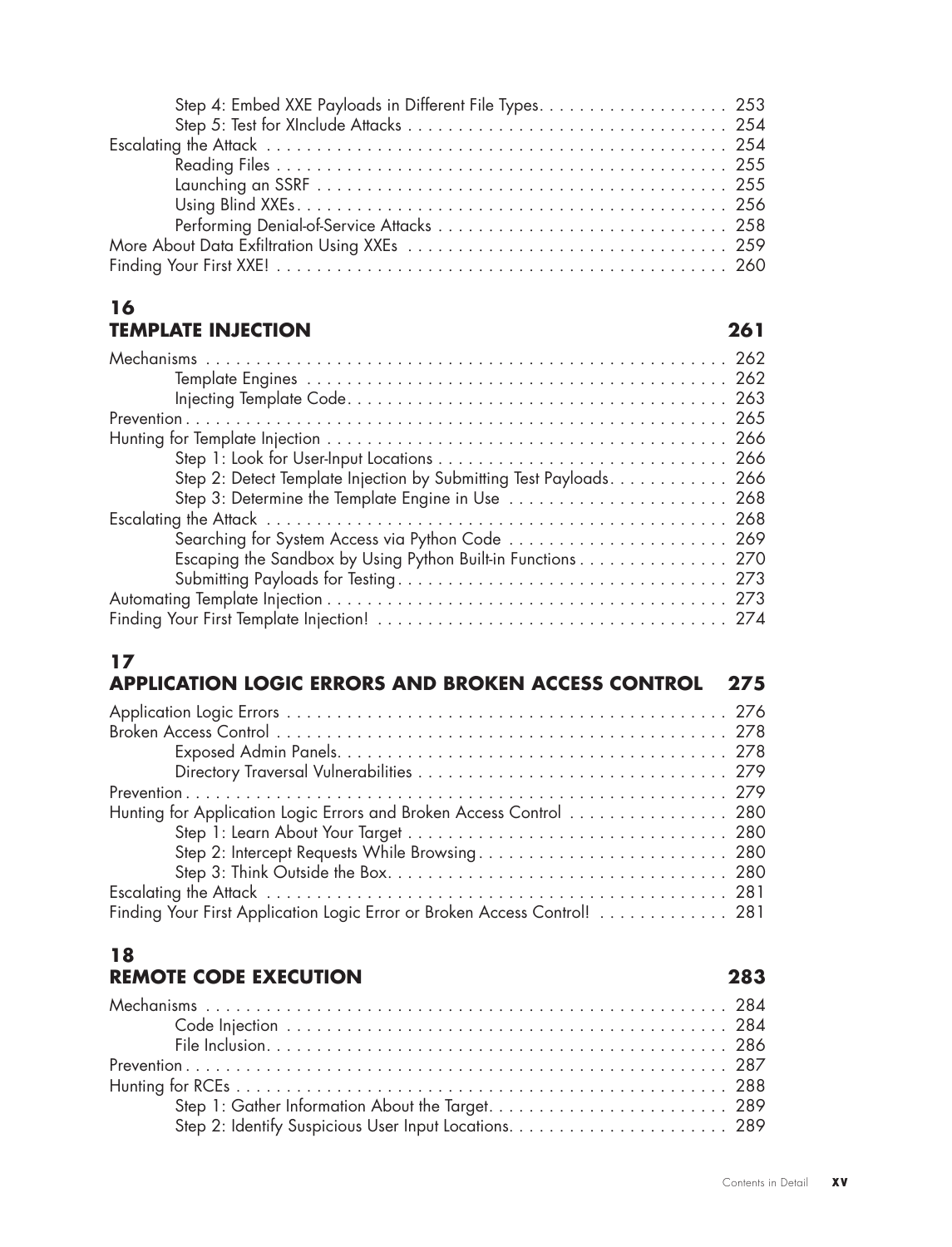## **19 SAME-ORIGIN POLICY VULNERABILITIES 295**

| Step 1: Determine If SOP Relaxation Techniques Are Used 302 |  |
|-------------------------------------------------------------|--|
|                                                             |  |
|                                                             |  |
|                                                             |  |
|                                                             |  |
|                                                             |  |
|                                                             |  |

# **20**

## **SINGLE-SIGN-ON SECURITY ISSUES 307**

| 318 |
|-----|
|     |
|     |
|     |
|     |
|     |
|     |
|     |
|     |

### **21 INFORMATION DISCLOSURE 323**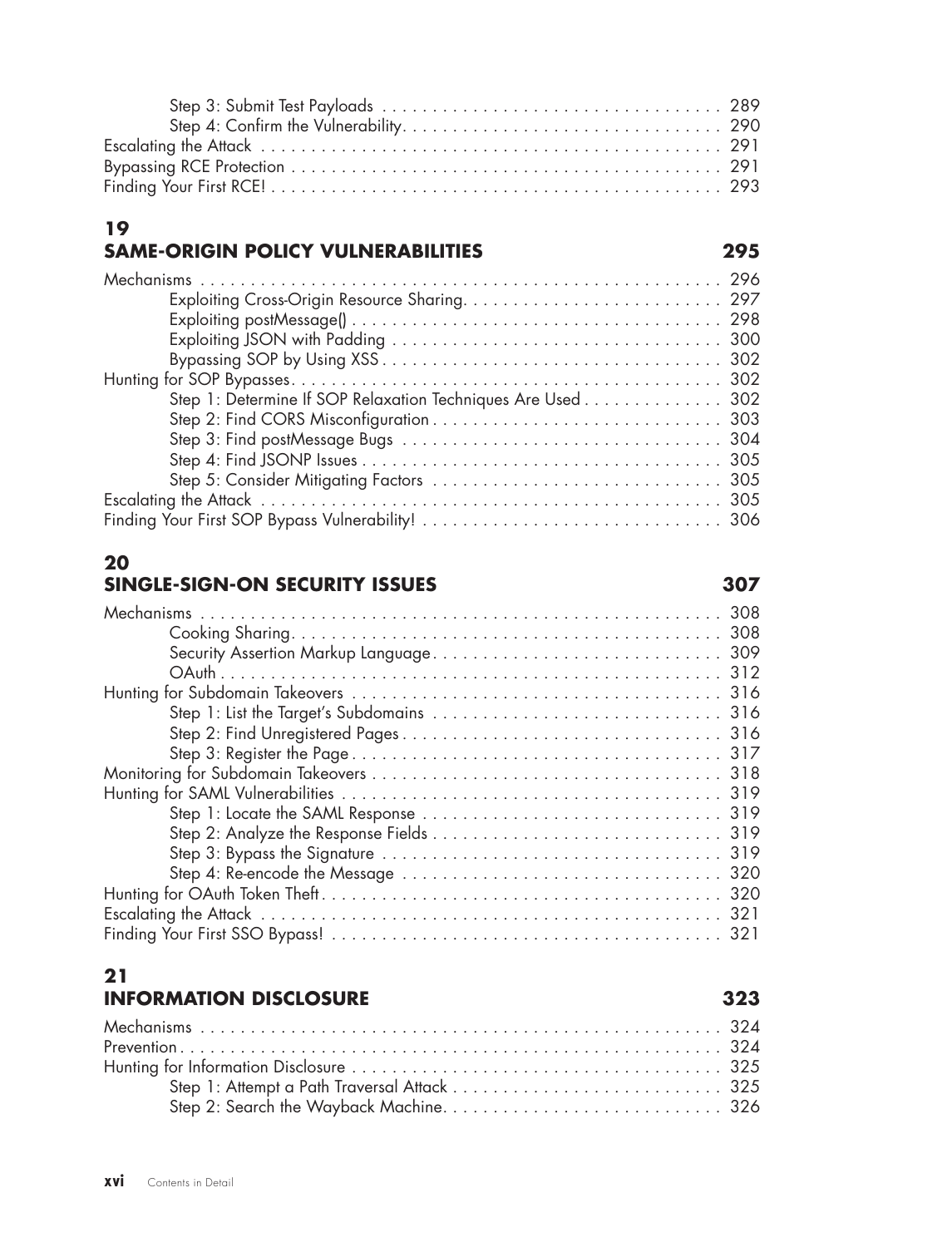### Step 3: Search Paste Dump Sites . . . . . . . . . . . . . . . . . . . . . . . . . . . . . . . . 327 Step 4: Reconstruct Source Code from an Exposed .git Directory . . . . . . . . . 328 Step 5: Find Information in Public Files . . . . . . . . . . . . . . . . . . . . . . . . . . . . 331 Escalating the Attack . . . . . . . . . . . . . . . . . . . . . . . . . . . . . . . . . . . . . . . . . . . . . . 332 Finding Your First Information Disclosure! . . . . . . . . . . . . . . . . . . . . . . . . . . . . . . . . 332

# **PART IV: EXPERT TECHNIQUES 333**

### **22 CONDUCTING CODE REVIEWS 335**

| Debug Functionalities, Configuration Files, and Endpoints  340 |  |
|----------------------------------------------------------------|--|
|                                                                |  |
|                                                                |  |
|                                                                |  |
|                                                                |  |

### **23 HACKING ANDROID APPS 347**

### **24 API HACKING 355**